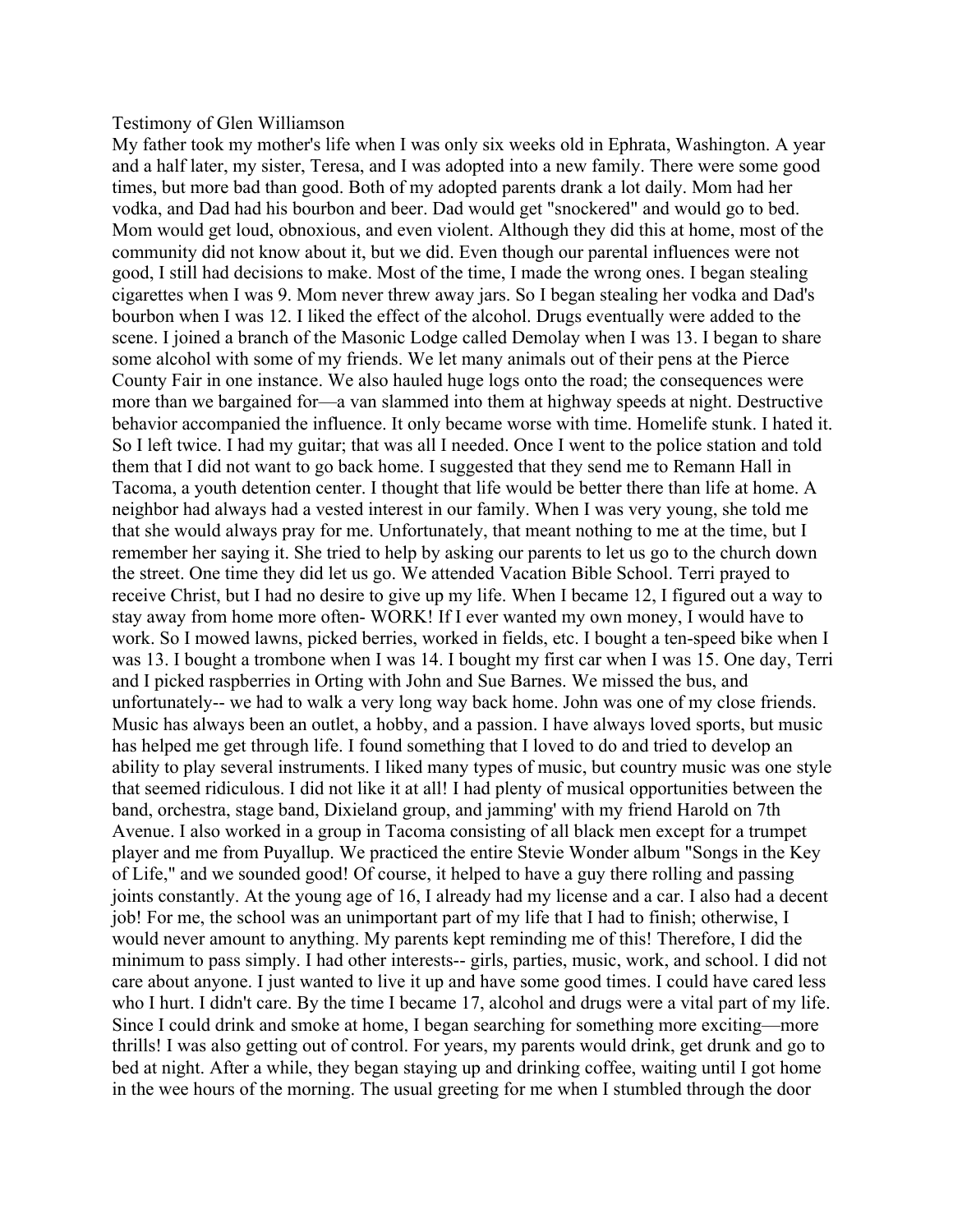was- "Get to bed before you fall; we'll talk about this in the morning!" I was often so drunk that I could barely walk, but I drove home! I got a job working forty hours a week at a gas station. I repaired tires and pumped gas for those who needed "full service." Working nights and weekends alone there did not seem bad. One evening, one unique car pulled in. This guy offered me a job driving a truck for his "company." I said that I had a job and needed to finish school (whatever!). He told me that he was looking for someone like me and would get a lot more money than I could ever dream of. I did not refuse him but asked him to elaborate. He then told me that I would be hauling stuff from Seattle to Dallas. I learned that the "stuff" was stolen electronics and goods. Drivers hauled them to a warehouse where new serial numbers were attached, and then they were to be resold. I responded with an "I'll think about it." He then got up in my face said that he had already told me more than I should know. He said that he would kill his mother. He then opened the trunk, and there were many automatic weapons and various other things. I told him that I had seen and knew nothing. They left, and I was scared all night, thinking they might return. If I had taken them up on their offer, I knew that The crooks would have probably killed me. On New Year's Eve (1976), I wanted to just party, but my boss forced me to work. So I partied at work. When my friends came by the gas station, I invited them into the bay--where we drank, smoked, and partied! John came by with Dave Davies and wanted to borrow my car. I had let him borrow it before, and he had taken care of it very well. I was somewhat hesitant because it was New Year's Eve. I also knew that they were going somewhere to have a good time. I trusted myself behind the wheel, intoxicated, but not someone else. Because he had done so well in the past, I agreed to let John have the car but insisted that he return it by 3 AM. By 3 AM, I was already wasted. There was no more "full service" for anyone, and the place reeked of drugs and alcohol. I did not pay attention to the time until about 4:30. By that time, I realized that John had "disobeyed" me and began thinking of ways to help correct his behavior. About 5:30, he finally walked up to the station. I asked him where my car was, and he said it would not start the bumper was bent. I asked again where my car was, and he said that it was at a certain place and that there had been an accident. I sunk emotionally when I finally saw it. I managed to sell it for \$65 the next day. John promised to pay me back, but I never heard from him again. I borrowed my parent's car sometimes and rode my bike to school the rest of the year. The army recruiters were after me. Although I did not want to enlist, I decided to be closer to John Barnes! I would have basic training in South Carolina, not too far from North Carolina where John was stationed—an ideal opportunity to get even with him! My plans were never realized. I never saw John as I had hoped. I knew that I would not get the money back for the car, but if I could just get to him for a few moments and half kill him. I thought I could be satisfied since I was a very vindictive person. It never happened. I got stationed in Kaiserslautern, Germany, toward the end of 1977. Some weeks later, I was assigned to Entertainment Showcase, an elite Army musical group under the Morale Support Division of the 21st Support Command. I started out playing trombone but was eventually heavily involved in arranging, auditions, and doing background vocals. A few months later, a beautiful blonde soldier came to audition. She sang country music. Although I did not like country music, I did when she sang! I learned to like it a lot, and we were married about four months later in Copenhagen, Denmark. Eve was with Showcase for only a month. Her unit commander would not let her be attached to Showcase for the usual year-long assignment, so she had to return to work at Kleber Kaserne. I resigned from Entertainment Showcase in 1979 because I had been asked to play with a prominent group- "Soul, Satin and Silk." We had some great times-- traveled a lot, made a lot of money, and enjoyed life in the fast lane....while still serving in the army! Since the army moves soldiers every three years, we were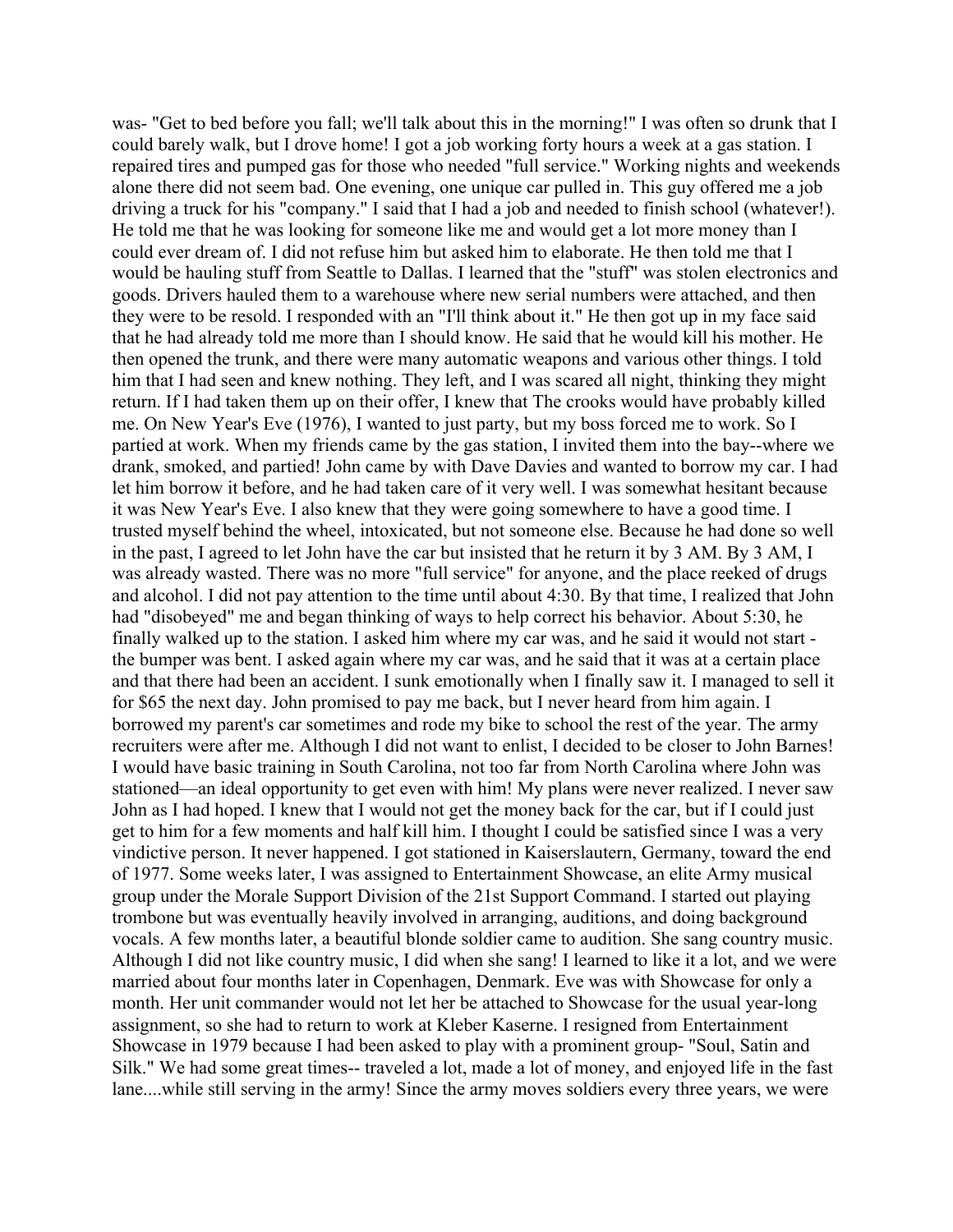reassigned to Fort Hood, Texas, in September 1979. Eve already had the "nine-month disease," and Nadiya was born in April of 1980. Moonlighting continued with a country group—music was my passion! In 1981 we were reassigned to Heilbronn, Germany. Moonlighting continued with another country group. Cheri was born there. Approximately three years later, we moved to Fort Stewart, Georgia. Since government housing was not available, we moved to Richmond Hill, GA. Money was tight but moonlighting continued with the formation of another country group. I was beginning to learn to like country music. Unfortunately, playing in bars always led to more drinking—I could not resist these temptations. There were dozens of times over the years that we miraculously made it home—I was always drunk. I believe that God intervened many times on our behalf. Larry Traw played guitar and sang in our group. He was a retired warrant officer. One day, he told me that he thought that we could both make more money by just working together as a duo. So we did. We had two PA systems, two vans, and a lot of equipment. Although we were a two-person band, we sounded like an entire group. Things went pretty well in those days, but there was something still missing from my life- satisfaction. One Wednesday, Eve told me that the girls had never been to a Sunday school. Just after she said that, there was a knock on the door. Two ladies were standing there. The pastor's wife spoke up and said she was from Bethel Baptist Church. I told her it was an amazing coincidence, especially since Eve had just mentioned that the girls had never been to Sunday school. She mentioned that they have a Sunday school bus that can come by and pick up the girls. Eve said she did not think that Nadyia (4) and Cheri (1) would ride the bus. Mrs. Cooper then offered to pick up Nadyia in the car. Eve later felt guilty about sending her daughter to Sunday school and not attending herself. Mrs. Cooper invited us to go also, but I told her that I was busy on the weekends. I did not tell her that I played music in bars until 2 AM and was hungover until about 4 PM each Sunday. I just said that I was busy. God can handle "busy." I had booked a gig at a country club for the following weekend. But when we arrived, we found another group already set up on stage. Double booked. I do not know what I did on Friday or Saturday, but I woke up unusually early on Sunday morning. Eve was already awake and looking at me. I knew what she wanted. She was going to ask if we could GO TO CHURCH! Honestly, I did not want to go to church. If I had wanted to go to church, I would have gone. But I had no desire to go. She asked. She used that mighty influential force all wives have, but few uses. It is a meek, quiet, and humble spirit that most men find impossible to resist if they love their wives at all. She won. We went. I told her that we would sit in the back of the auditorium. People were friendly, and the music was tolerable. The hymns were okay. But the choir was very difficult to hear. But I did not care. It was one time. I had no plans to return—but God had other plans. When the pastor started preaching, I looked up and noticed that the speakers were mounted (on purpose) toward the back of the auditorium. As he preached very loudly, I wondered who he was mad at. I did not like it. I told Eve during the message that I did not like it and that I was NOT going to come back. The following Wednesday, there was another knock at my door. I opened it to see Pastor Cooper and Bro. Walker was standing there. I asked him how they knew that we lived at that address. He smiled and said that his wife had already been there and that I had filled out a visitor's card (I did not think that they were going to use it). I invited them in. They complimented us on our place and then wasted no time. Pastor Cooper asked me if I knew for sure that I was saved and on my way to heaven. I am a smart one, I thought. I know what he wants to hear. After all, I have tried for days "TO FORGET" what he had preached on Sunday- that you need to know that you know that you are saved. So I told him about when our parents finally let us go to the church down the road where we lived and that I had gotten saved then during Vacation Bible School. It was a lie.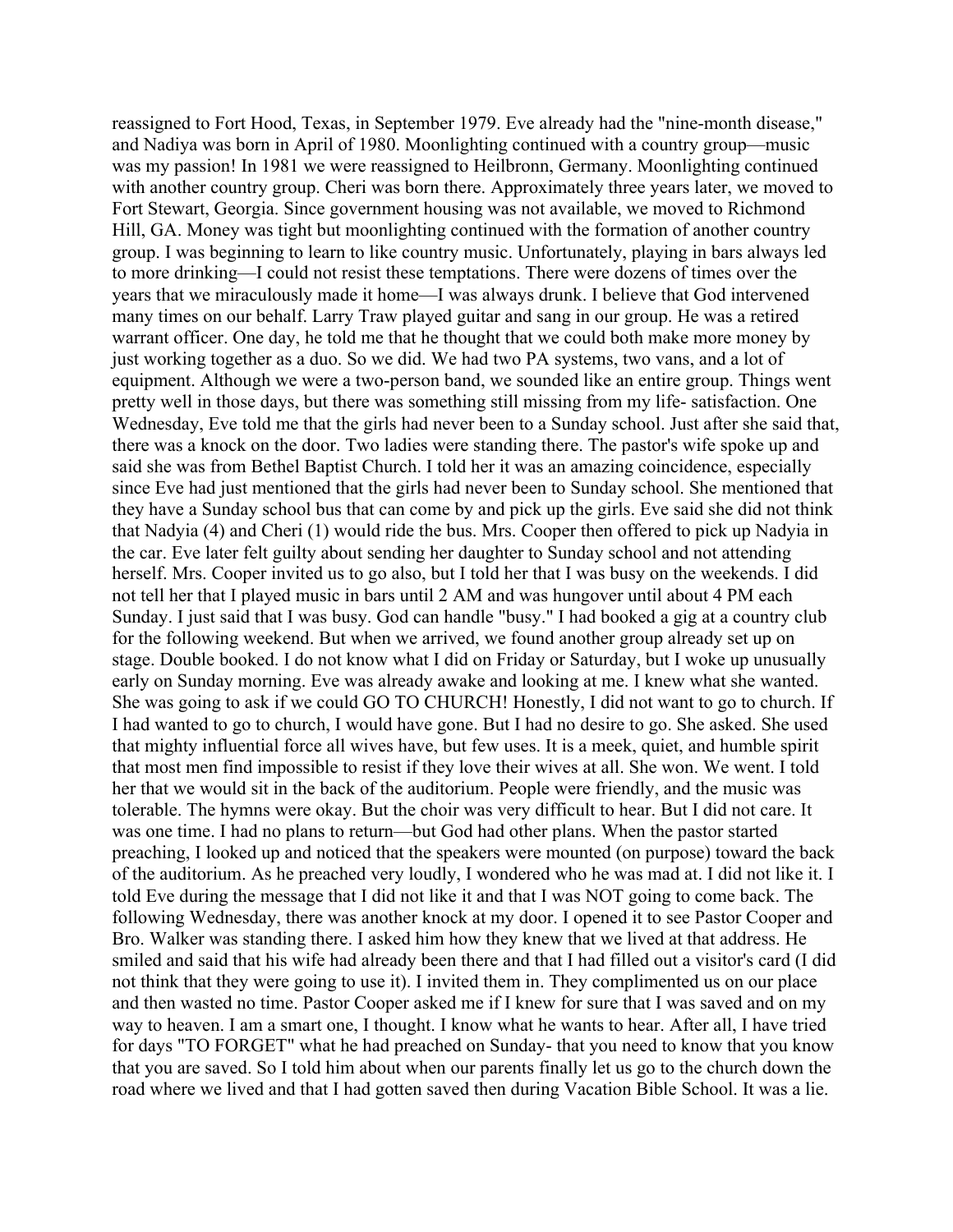Terri had received Christ, but I had not done anything of the sort! Since I told him that I was saved but not living exactly right, he turned and began talking with Eve. I thought I was off the hook until he started asking me questions about my life. He said that Christians read their Bible, pray, witness, faithfully in the church, etc. In the end, I told him that I would be back on Sunday (I did not want him to think I was not saved, although he already knew it).

That next Sunday was similar to the first--same friendly people, same music, same preaching, and same result. Except for this time, I told Eve that I really would not come back anymore. I did not care if they hunted me down; I did not like it. The preaching really bothered me. I intended on offering a final farewell to the pastor on the way out, but he asked me to please come to choir practice that afternoon. I figured that there would be no harm in that. A preaching service followed. This time it was different. I began to see people there who I knew. Some had worse problems than mine. But they had something I longed for. They seemed SATISFIED! Even in their need and difficulty, you could sense a feeling of peace in their lives, even in troubled times. I did not have that. Everything was a crisis, disaster, or catastrophe in my life. I was anything but satisfied. I had been around the world, performing music in front of thousands. I had recorded albums in the studio. I had a wonderful wife and two beautiful daughters. But it was not enough- - I was living a lie. I began to realize that my days were numbered. I told the pastor that night that I drive 25 miles to work every day and wondered if he had anything that I could listen to on the way to Fort Stewart. I was searching and seeking for whatever these other folks had. He handed me a few cassette tapes. On Monday morning, I went to work listening to one side of the cassette by Oliver B. Greene. It was a tent meeting and a great choir. But once again, preaching- same as before. It bothered me. The name of Jesus and the mention of His blood--all bothered me. But I listened--I tolerated it the entire day, both going to work and going home. On Tuesday, I was warming up the truck and began speaking foolishly. "Who is going to make me listen to that next cassette? I am a free American. I do not have to do it." I did not hear an audible voice but heard the Lord speak something like- "Boy, you are in deep trouble! What you need is on that cassette! This might be your last chance!" I was now terrified! I put the cassette in. It was a message from John, Chapter 10, entitled- "The Other Side of the Door." I listened to every word attentively. I stopped the truck about 20 minutes into the message and shut it off. I turned the cassette off. I was crying. God was right. I was wrong. God was good. I was bad. I was in trouble. I began to pray but stopped. I did not want to pretend any longer. I did not act any longer. I did not want to lie any longer. So I prayed, first of all, that God would help me pray correctly. So I stopped; I shut up. I listened; I waited. Again, there was no audible voice, but the following message I understood clearly. It went something like this- "Glen; I want to save you. I want to forgive you. But there are two things in your life which must be first dealt with." 1. "You are a slave to alcohol. You cannot live without it. But if you are going to be a Christian, you cannot have that element of life. It has to go." I had the same desire. I wanted to be free. But I did not want to mess around with AA or other therapy that may or may not work. I wanted deliverance. And as far as I was concerned, God could do it by Himself. I prayed right then and vowed to God that I would never drink again if He would help me. 2. "You must forgive John Barnes." This was almost funny. I had looked for him for a long time. I thought that I would probably never see him again anyway. This is easy. "Yes, Lord, I forgive John." I then prayed, asking God to forgive my sinful life, make me His child, and save me. What a blessing it was to find and have what I was seeking finally. The satisfaction found in Jesus Christ is unexplainable. He changed my destiny and my life. He is everything I need. I now know what those Christians had in times of trouble I sought after. It has been such a blessing to speak with John over the